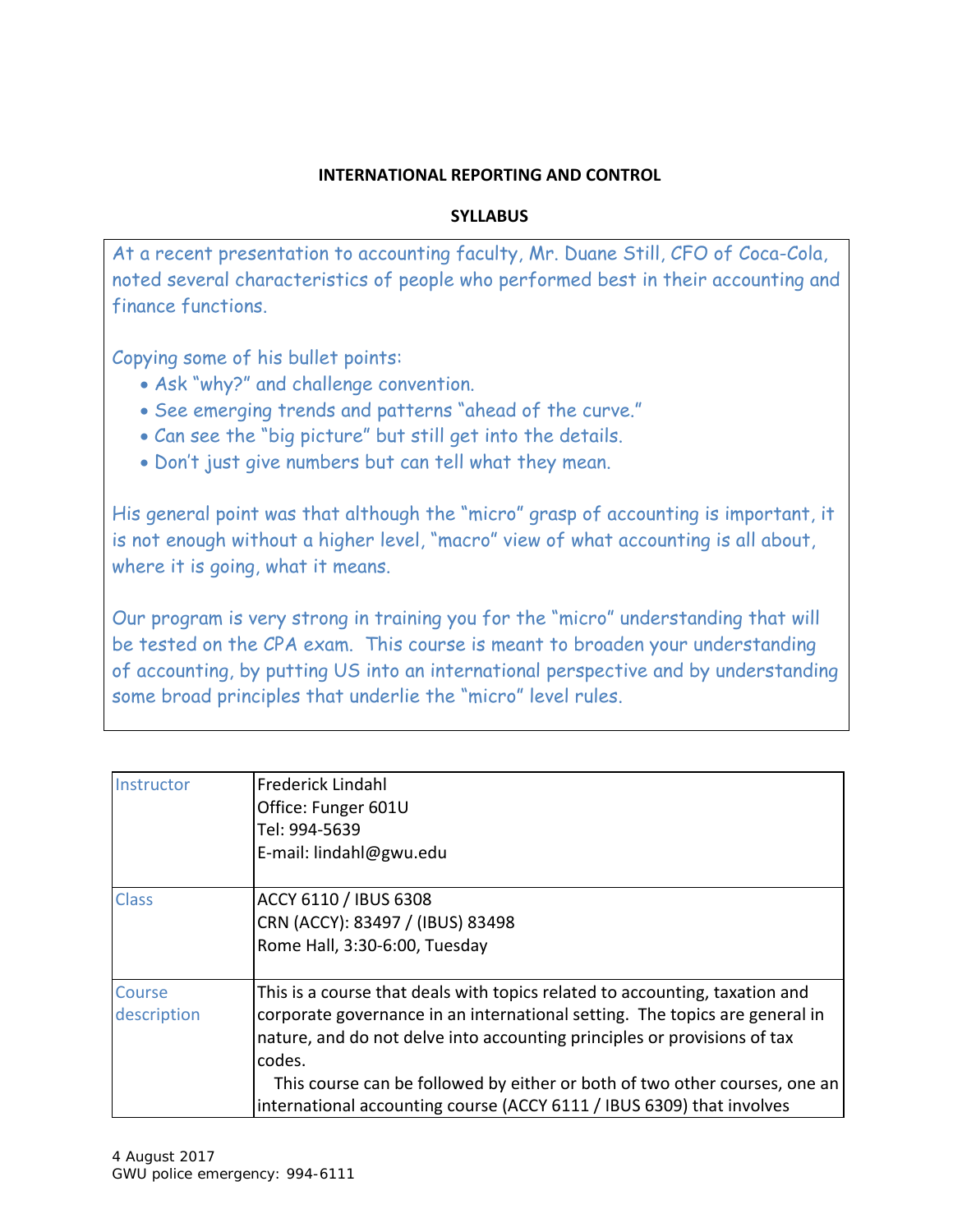|                                | accounting principles, financial statement analysis and auditing standards.<br>The other course is IFRS (also ACCY 6112 / IBUS 6310), a course that builds<br>on a foundation of US GAAP (developed in financial accounting) to learn<br>where the the international standards differ.                                                                                                                                                                                                                                                                                                                                                                 |
|--------------------------------|--------------------------------------------------------------------------------------------------------------------------------------------------------------------------------------------------------------------------------------------------------------------------------------------------------------------------------------------------------------------------------------------------------------------------------------------------------------------------------------------------------------------------------------------------------------------------------------------------------------------------------------------------------|
| Learning<br>objectives         | You will appreciate the role of financial accounting in corporate governance,<br>and see why and where international differences in reporting occurs. You<br>will study particular conditions in emerging economies. You will understand<br>the philosophical underpinnings of international debates over "rules vs.<br>principles" and fair value reporting.                                                                                                                                                                                                                                                                                          |
|                                | Class Preparation   I will not take attendance, but I will present information in class that is not in<br>the homework material, and you will be responsible for that information.<br>We will discuss some of the assigned homework in class, so you should have<br>made a good-faith effort to complete it. In this way you will benefit from<br>the discussion and can contribute to it.<br>We will have periods devoted to case discussion; you should prepare by<br>analyzing the business situation, considering alternative courses of action,<br>and making a recommendation. I will call on students to present and justify<br>their analysis. |
| <b>Homework</b><br>preparation | I will collect and grade some homework, and these assignments are listed on<br>the homework assignment sheet. I encourage you to work these problems<br>as completely as you can before coming to class. If you do not work the<br>homework problems before class, you may have difficulty in this course.                                                                                                                                                                                                                                                                                                                                             |
| Case preparation               | There are case discussions assigned. Each of them has a list of "discussion<br>questions." These are to help you frame an analysis; they are not the whole<br>analysis. In the end, you should decide on a course of action, and defend<br>your decision with a careful analysis of alternatives.                                                                                                                                                                                                                                                                                                                                                      |
| <b>Required texts</b>          | There is no assigned textbook, but readings, cases, and other course<br>material will be distributed. I will use Blackboard to the maximum extent,<br>though some of the handouts will be in paper form.<br>We will use one HBS case. You can obtain this as a "coursepack" from<br>Harvard Business Publishing. The link is:<br>http://cb.hbsp.harvard.edu/cbmp/access/65981073<br>Note that even if you've used coursepacks before, you must "register" for<br>this coursepack.                                                                                                                                                                      |
|                                | 60% of the grade will be based on the final examination. This will cover<br>every part of the course, with a slight emphasis on topics covered in the                                                                                                                                                                                                                                                                                                                                                                                                                                                                                                  |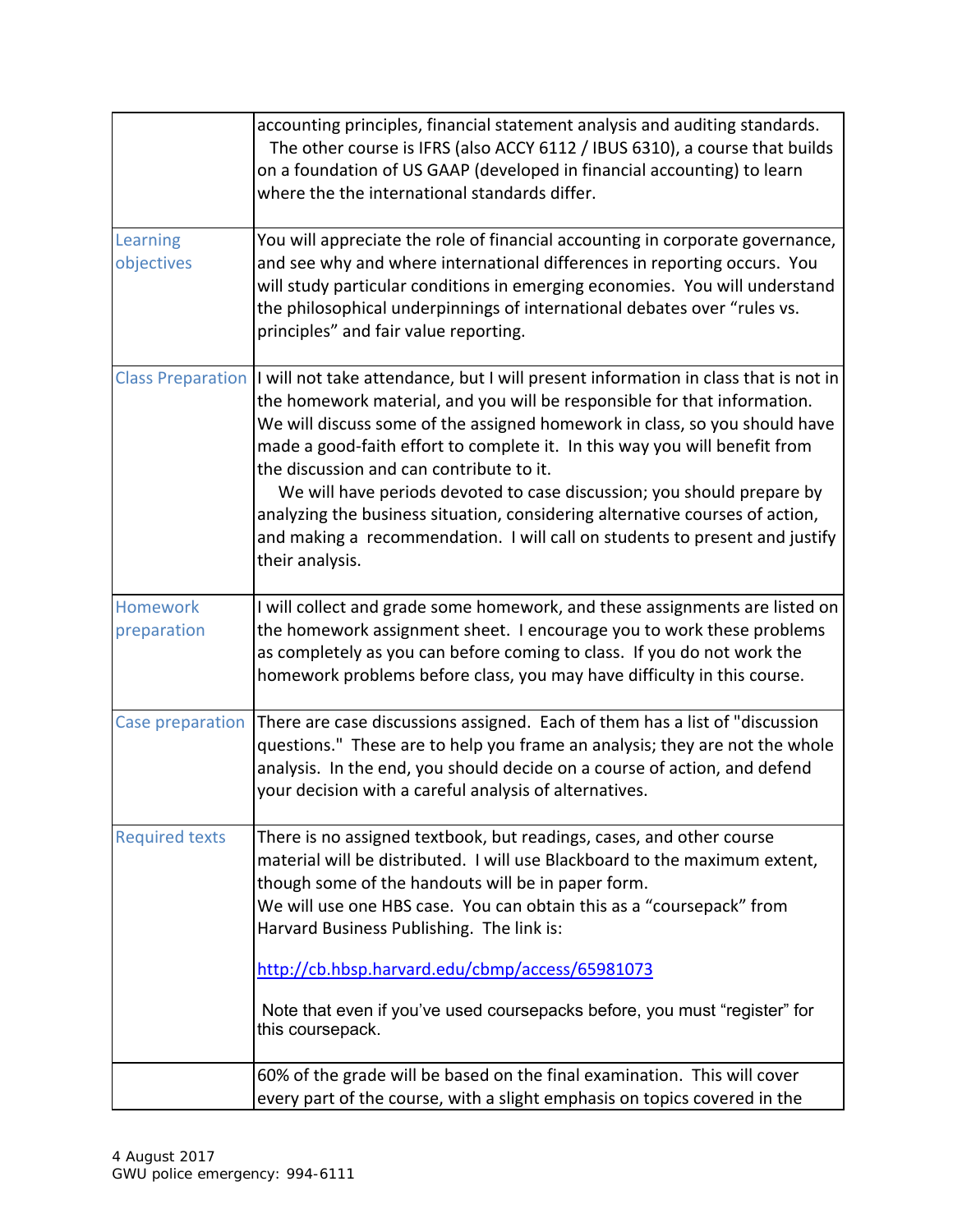|                          | second half.<br>20% of the grade will be based on papers and homework to be handed in.<br>20% of the grade will be based on participation during class periods.                                                                                                                                                                                                                                                                                                                                                                                                                                                                                                                                                                                                                                                                                |
|--------------------------|------------------------------------------------------------------------------------------------------------------------------------------------------------------------------------------------------------------------------------------------------------------------------------------------------------------------------------------------------------------------------------------------------------------------------------------------------------------------------------------------------------------------------------------------------------------------------------------------------------------------------------------------------------------------------------------------------------------------------------------------------------------------------------------------------------------------------------------------|
| Academic<br>Integrity    | On March 10, 1995, The George Washington University adopted a Code of<br>Academic Integrity. This code strictly governs your conduct and mine in this<br>course.<br>For my part, I have the obligation to provide a clear explanation of<br>permissible conduct in preparing assignments.<br>The quizzes and final examination are individual projects. The<br>specific directions will accompany the exams, but in no case will<br>sharing of calculators or any other form of cooperation be<br>permitted.<br>• You are free to cooperate on the cases and homework problems<br>before class; in fact, I encourage it. Do not simply copy each<br>other's homework solutions, however.<br>For your part, be familiar with the Code. If you have any question about<br>its applicability to any part of this course, please let's discuss it. |
| Supplemental<br>material | Although I don't usually promote commercial products, I think I can in good<br>conscience advise you to take advantage of this very cheap offer. The Wall<br>Street Journal contains some international news, but it is also a good way to<br>become familiar with the US business culture.<br>WSJ.com/studentoffer                                                                                                                                                                                                                                                                                                                                                                                                                                                                                                                            |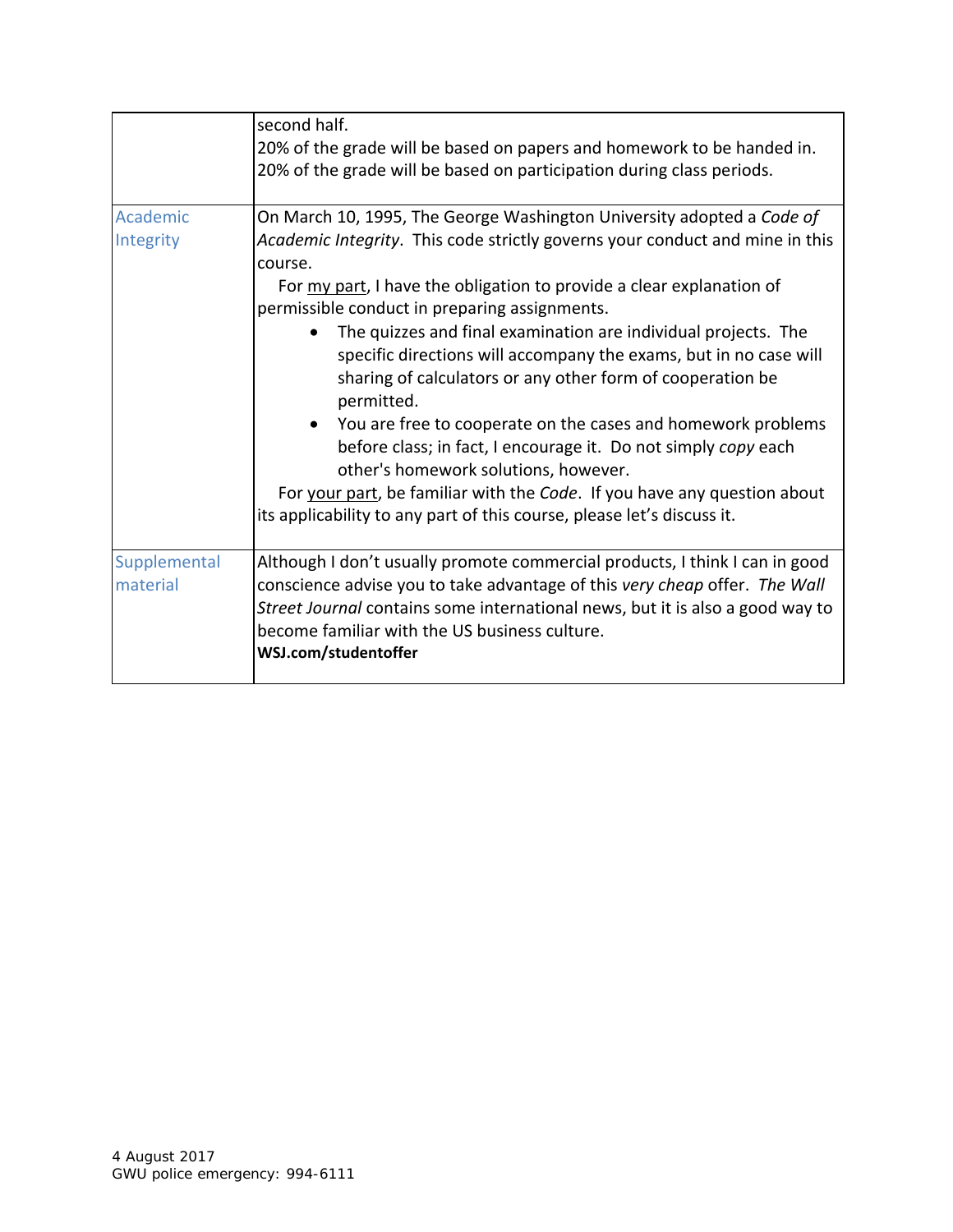# Content

## **Class 1**: Corporate Governance

We are generally familiar with US institutions from our US-centric focus in our accounting curriculum. Compared with US institutions and practices, what are differences in other countries, and how do they affect outcomes, particularly accounting outcomes?

The Coffee article is to open up the perspective that what's true in one place isn't necessarily true in the rest of the world. The Royal Ahold "case" is a close look at a non-US accounting scandal (not entirely outside the US).

*Reading:* "A Theory of Corporate Scandals," J. Coffee

*Case: Europe's Enron: Royal Ahold, N.V.* 

# **Class 2**: Legal Systems and Corporate Governance

A large part of corporate governance is determined by law. Understand how the law, or more generally the legal system, shapes corporate governance. By understanding differences in legal systems, we can better grasp why there might be differences in financial outcomes.

The first reading is a highly cited article about differences in investor protection around the world. The second uses La Porta et al. as its subject. It is also a nice link between Coffee's paper on ownership structure and La Porta et al.'s paper on investor protection.

## *Reading:* La Porta et al., "Law and Finance"

 Thought questions: the article is rather long. To guide your approach, please try to get the general approach and findings.

- *What is the difference between common vs. civil, noting that there is another distinction within civil?*
- *How did they do their comparison?*
- *What did they look for, and why?*
- *What are the two elements of investor protection?*
- *How did they arrive at final scores?*
- *What does the final score look like? Who won? Who lost?*

*Reading:* Bebchuk and Hamdani, *"*The Elusive Quest for Global Governance Standards," *University of Pennsylvania Law Review*, May 2009.

Please turn in a one-page memo discussing the role of accounting in corporate governance, and how it might differ among countries.1

 $\overline{a}$ 

 $<sup>1</sup>$  In the past there has been some confusion. To be clear, when it says, for class 2, to turn in a memo, the memo</sup> should be turned in during class 2.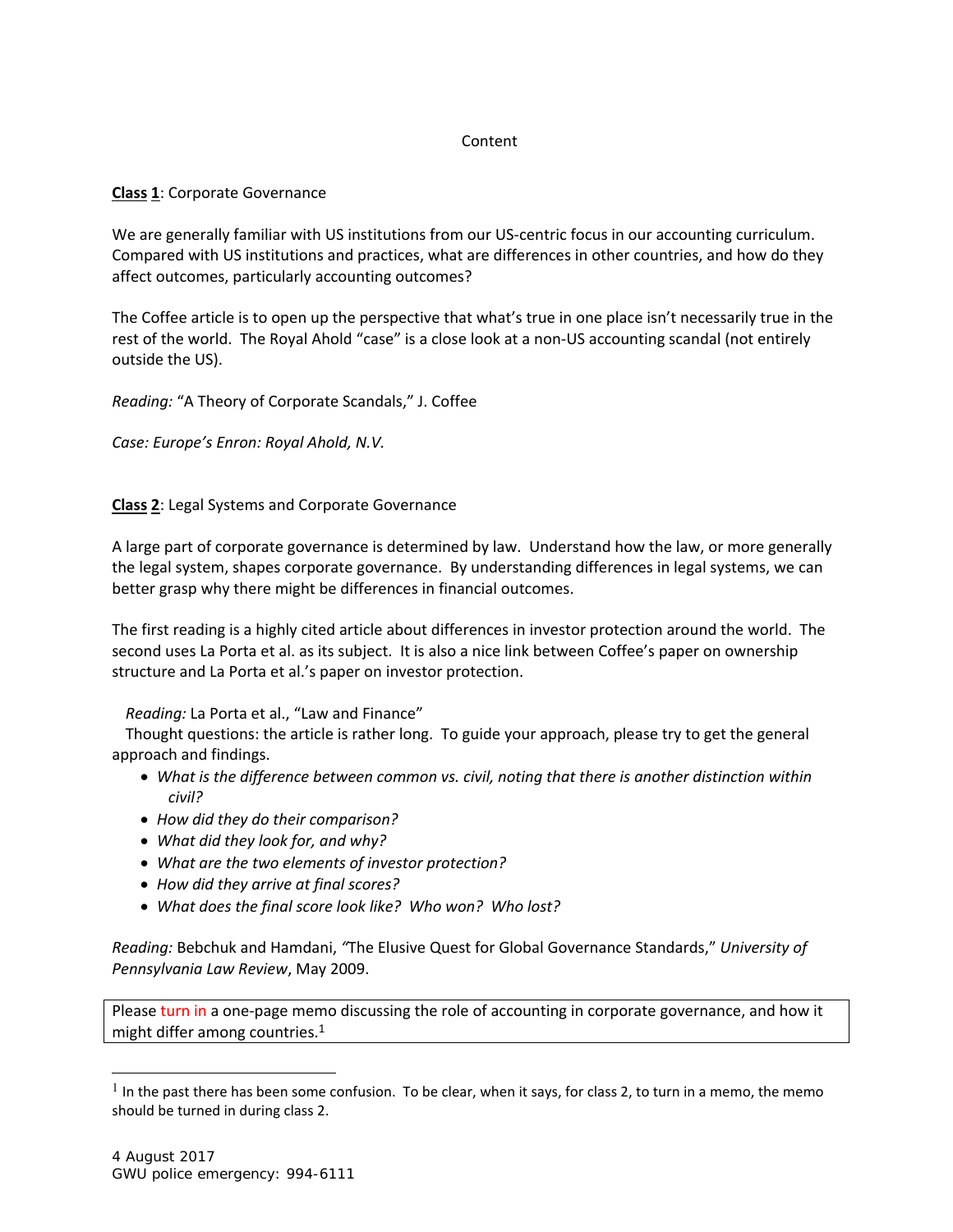## **Class 3**: Accounting and emerging markets

What are the conditions in emerging markets that differ from the US, and how do they affect accounting outcomes?

#### Financial accounting:

"Implementation of IFRS for SMEs in Emerging Economies: Stakeholder Perceptions in the Czech Republic, Hungary, Romania and Turkey," *Journal of International Financial Management & Accounting* 24, 2013, pp.140‐175.

The purpose of this assignment is to understand how developing countries differ from developed countries in regard to financial reporting practice. It is the developed countries that attract almost all the attention in the business press. But IFRS has been adopted in more than 100 countries, and only a minority of those countries are industrialized economies. It is useful to expand our perspective beyond those few countries and their large companies.

You are seeking deeper knowledge about the state of financial reporting in emerging economies. This paper starts that search. How much can you learn from it? Write a critical assessment (no more than one page) about this study. What are its strengths and what are its weaknesses?

## Management accounting:

"Political Constraints, Organizational Design, and Performance Measurement in China's State‐Owned Enterprises," N.G. O'Connor et al.

**Class 4**: Rule‐based and principles‐based accounting systems

It is said that US GAAP is rules‐based. How do accounting standards used in other countries differ? Are there differences in outcomes such as accounting quality?

*Reading assignments*: "Evading Enron: Taking Principles Too Seriously In Accounting Regulation" by David Kershaw

Think about the accounting for a particular class of assets or liabilities; for example, accounting for inventory. Recognizing that "rules" and "principles" are not always easily distinguishable (not "black and white"), turn in a memo about what you think are the rules for inventory accounting and what are the principles.

You don't have to choose inventory. The following might also be interesting.

- Investments
- leasing
- contingent liabilities
	- o or something else of your choosing.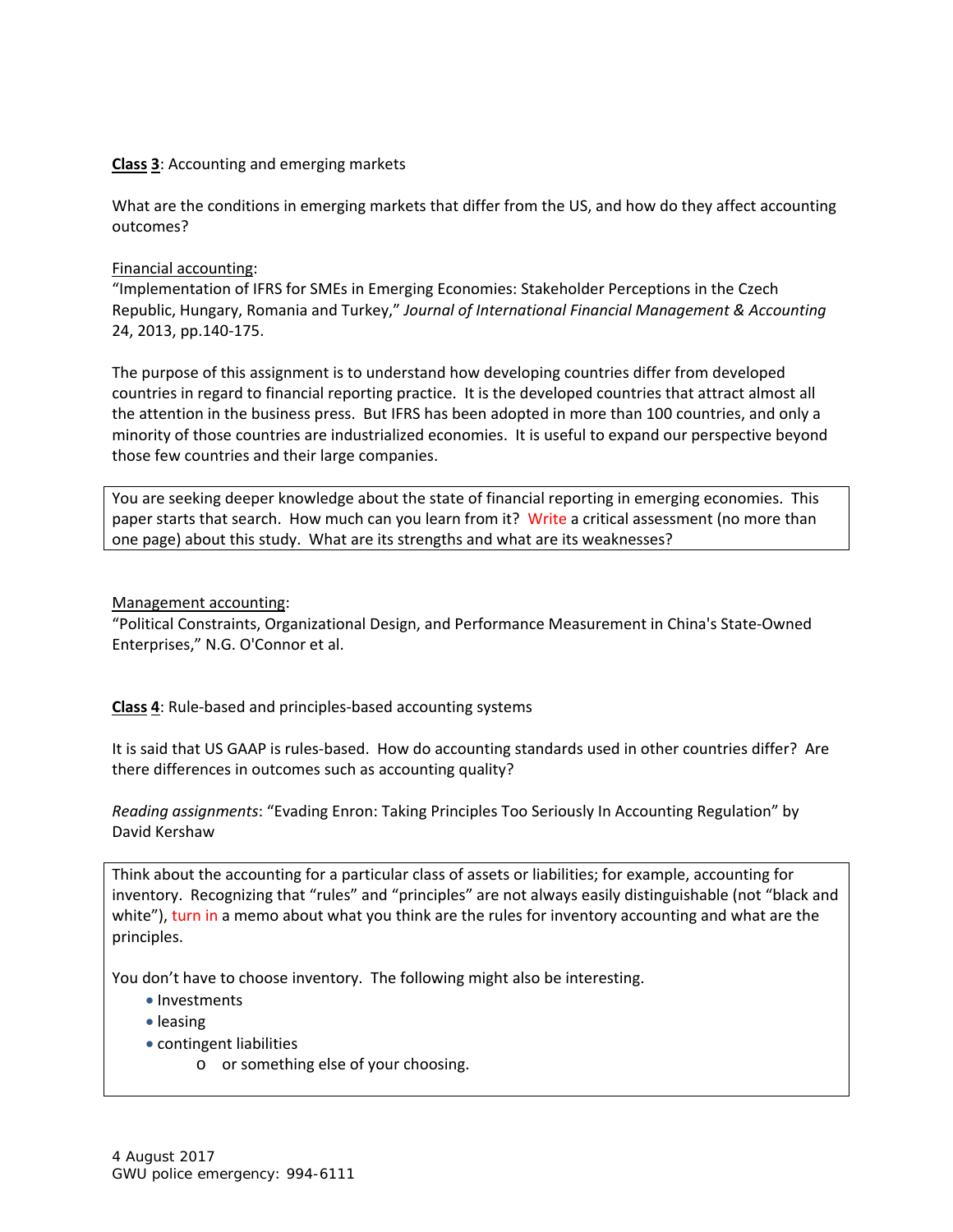## **Class 5**: International Segment Reporting

There are not large differences in the segment reporting rules between the US and other countries. The objective in this class is to discover how well segment reporting allows you to understand how a MNE's businesses are performing in an international context.

## *Reading assignment:* "International Segment Reporting" (handouts)

Please choose two companies from different countries. Match them by industry (you may not find an exact match, but try to select two that are in similar lines of business; for example, food retailers, or industrial equipment, or pharmaceutical products).

 Compare their segment reporting, and write and turn in a short memo on what you find. You might use the Exercises in the handout to organize your analysis and answers.

## **Class 6**: International taxation

The curriculum contains a thorough treatment of US tax law. Most large businesses have transactions in other countries, often through subsidiaries. Furthermore, many US businesses are the subsidiaries of foreign parents. Do the principles you learned in your US tax courses allow you to understand how a US firm will be taxed in other countries?

#### *Reading assignment:* "International Taxation and Transfer Pricing" (handout)

*Homework*: Please find the Global Electronics case in Bb. Please turn in answers to parts 1 and 2.

#### **Class 7**: Fair value

FV now pervades financial reporting in the most important accounting standards (GAAP, IFRS). Are there any differences that one encounters when moving from the US to the international arena?

*Case*: Land Securities Group (A) Choosing Cost or Fair Value on Adoption of IFRS

#### *Discussion questions*:

1. Assume there are three separate real estate companies: US Realty (which applies the cost model), UK Realty (which applies the revaluation model), and International Realty (which applies the fair value model). Assume that on 31 Dec 2003, each company pays £1,000 cash to obtain investment property comprising land with negligible value and an office building worth £1,000. The building has a ten year useful life, has no residual value, and is expected to provide a constant stream of economic benefits over time.

What is the accounting entry for each company for the following four scenarios?